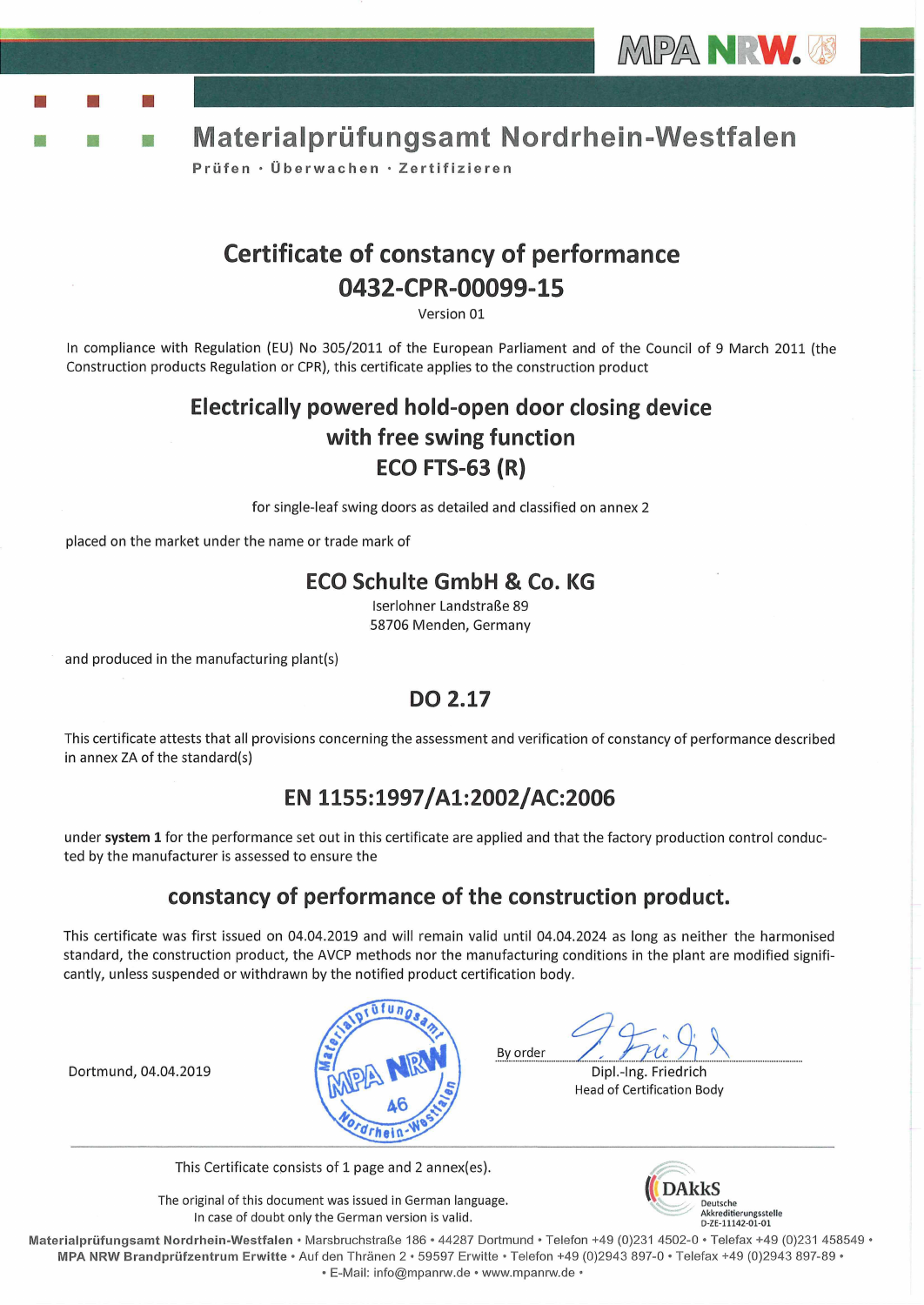

Prüfen · Überwachen · Zertifizieren

# **Electrically powered hold-open door closing device with free swing function**

ECO FTS-63, ECO FTS-63 R

### **Manufacturing plant**

| Product                                                                            | Manufacturer and Manufacturing plant |
|------------------------------------------------------------------------------------|--------------------------------------|
| Electrically powered hold-<br>open door closing device<br>with free swing function | DO 2.17                              |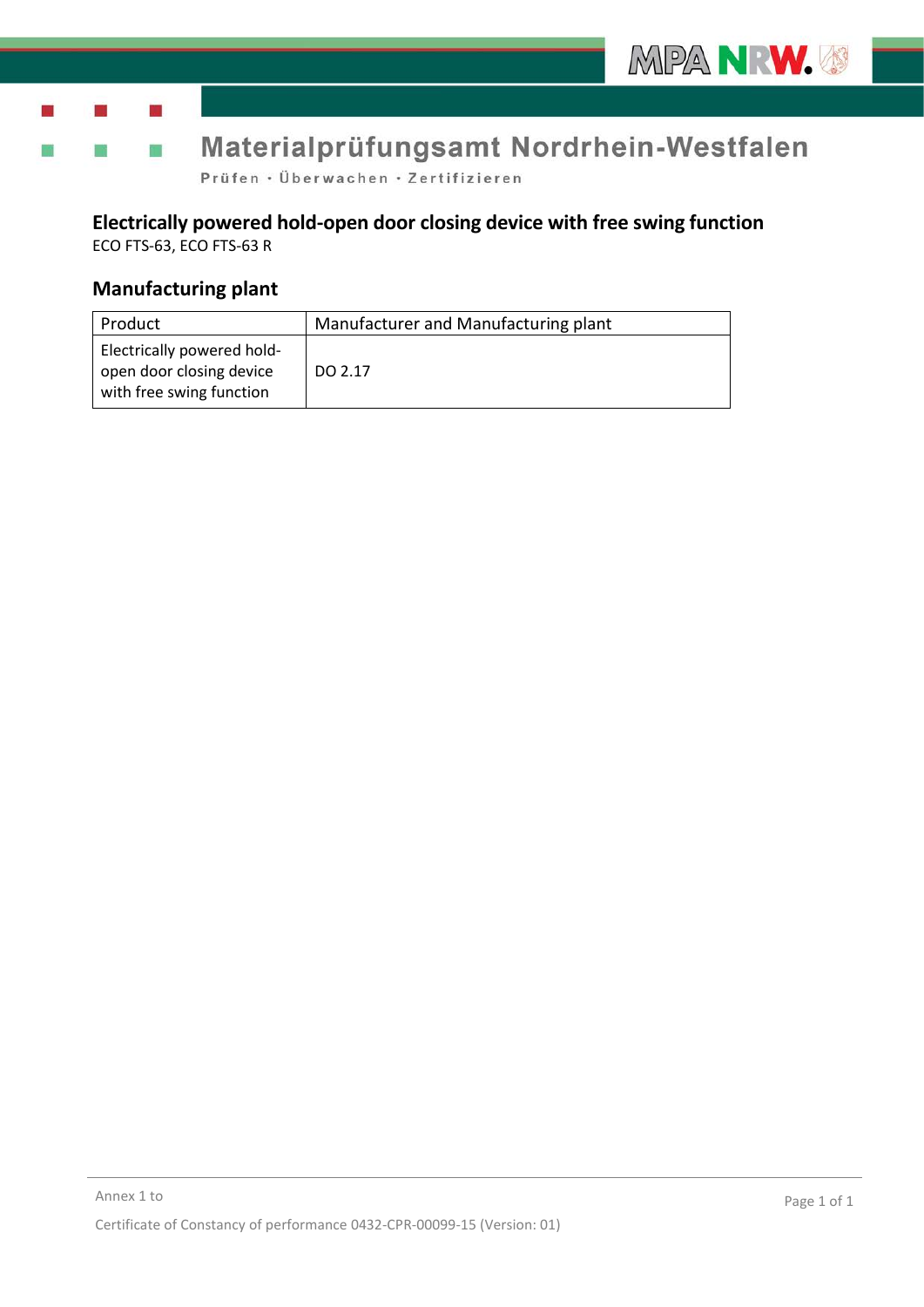Prüfen · Überwachen · Zertifizieren

### **List of Products**

| Type:                       | ECO FTS-63, ECO FTS-63 R                                                                                                |  |
|-----------------------------|-------------------------------------------------------------------------------------------------------------------------|--|
| Description :               | Frame fixed, electrically powered hold-open devices integrated in the<br>door closing devices with free swing function. |  |
| Used door closers:          | ECO TS-51 EN1-4, ECO TS-61 EN2-5,                                                                                       |  |
|                             | ECO TS-61 EN2-6, ECO TS-61 EN5-6,                                                                                       |  |
| Arm system :                | Slide channel arm assembly                                                                                              |  |
| Mounting:                   | Door-leaf fixing, pull side                                                                                             |  |
| Size :                      | EN 3-4, EN 3-5, EN 3-6, EN 5-6                                                                                          |  |
| <b>Classification:</b>      | $ECO$ TS-51:<br>3 5 3 - 4 1 1 0                                                                                         |  |
|                             | ECO TS-61 EN2-5<br>3 5 3 - 5 1 1 0                                                                                      |  |
|                             | ECO TS-61 EN2-6<br>3 5 3 - 6 1 1 0                                                                                      |  |
|                             | ECO TS-61 EN5-6<br>3 5 5 - 6 1 1 0                                                                                      |  |
| <b>Manufacturing plant:</b> | DO 2.17                                                                                                                 |  |
| <b>Remarks:</b>             | ECO FTS-63 R: with integrated smoke detector                                                                            |  |

### *Intended use:*

For single- and double-leaf fire- and/or smoke protection swingdoors

| <b>Essential characteristics</b> | Clauses with requirements in<br>EN 1155:1997/A1:2002/AC:2006 | Performance of product                           |
|----------------------------------|--------------------------------------------------------------|--------------------------------------------------|
| Ability to release               | 5.1.2 Release from every angle                               | Passed (Size 3-6)                                |
|                                  | Preventing the release<br>5.1.3                              | Passed (Size 3-6)                                |
|                                  | Voltage supply<br>5.1.4                                      | 24 V/DC; Residual ripple 30 %: Passed (Size 3-6) |
|                                  | Extern electrical connection<br>5.1.5                        | Passed                                           |
|                                  | Inlet for external cable management<br>5.1.6                 | Passed                                           |
|                                  | General<br>5.2.1                                             | Passed                                           |
|                                  | Electrical release<br>5.2.2                                  | Passed (Size 3-6)                                |
|                                  | 5.2.5 Hold-open angle                                        | Passed (Size 3-6)                                |
|                                  | 5.2.6<br>Manual disengagement                                | Passed (Size 3-6)                                |
|                                  | Continuous hold-open<br>5.2.7                                | Not applicable                                   |
|                                  | 5.2.8 Overload behaviour                                     | Passed (Size 3-6)                                |
|                                  | 5.2.9 Shutter release delay                                  | Passed (Size 3-6)                                |
|                                  | 5.2.10 Electrical power                                      | Passed (Size 3-6)                                |
|                                  | 5.2.11 Temperature increase                                  | Passed (Size 3-6)                                |
|                                  | 5.2.12 Damage                                                | Passed (Size 3-6)                                |
|                                  | 5.2.13 Suitability for fire-/smoke protection doors          | Class 1: Passed                                  |
| Durability of the ability to     | 5.2.4 Durability                                             | Class 8 (500 000 Cycles): Passed                 |
| release                          | ECO FTS-63, ECO FTS-63 R                                     |                                                  |
|                                  | 5.2.14 Corrosion resistance                                  | Not required Class 0                             |
|                                  | 5.2.14.1                                                     | Not required Class 0                             |
|                                  | 5.2.14.2                                                     | Not required Class 0                             |
|                                  | 5.2.14.3                                                     | Not required Class 0                             |
| Dangerous substances             | Annex ZA.3                                                   | The manufacturer has not declared any            |
|                                  |                                                              | dangerous substances.                            |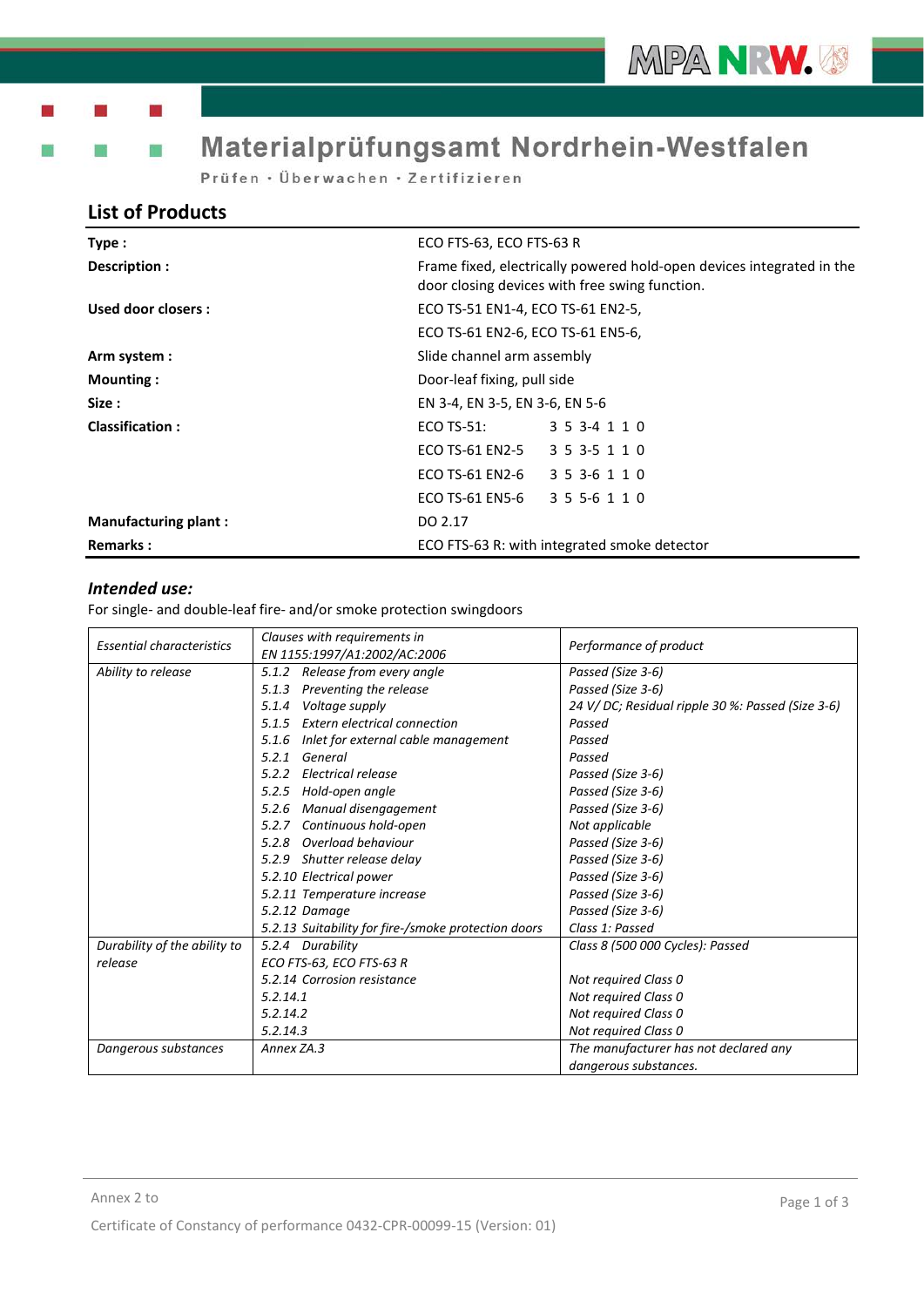

Prüfen · Überwachen · Zertifizieren

#### *Intended use:*

### For single and double leaf fire- and/or smoke protection swingdoors

| <b>Essential characteristics</b> | Clauses with requirements in<br>EN 1154:1996/A1:2002/AC:2006 | Performance of product                                      |
|----------------------------------|--------------------------------------------------------------|-------------------------------------------------------------|
| Self-closing                     | <b>ECO TS-51</b>                                             |                                                             |
|                                  | General<br>5.2.1                                             | Passed                                                      |
|                                  | 5.2.3<br>Closing torque                                      | Passed (Size 1-4)                                           |
|                                  | 5.2.4<br>Opening torque                                      | Passed (Size 1-4)                                           |
|                                  | Efficiency<br>5.2.5                                          | Passed (Size 1-4)                                           |
|                                  | Closing time<br>5.2.6                                        | Passed                                                      |
|                                  | Opening angle<br>5.2.7                                       |                                                             |
|                                  | Door-leaf fixing, pull side                                  | Passed (Class 3)                                            |
|                                  | 5.2.8 Overload test                                          | Passed (Size 1-4)                                           |
|                                  | Temperature dependence<br>5.2.9                              | Passed (Size 1-4)                                           |
|                                  | 5.2.10 Leakage                                               | Passed (Size 1-4)                                           |
|                                  | 5.2.11 Damage                                                | Passed (Size 1-4)                                           |
|                                  | 5.2.12 Latch regulation                                      | Passed (Size 1-4)                                           |
|                                  | 5.2.13 Back check                                            | Passed (Size 1-4)                                           |
|                                  | 5.2.14 Delayed action                                        | Not applicable                                              |
|                                  | 5.2.15 Adjustable force                                      | Passed (Size 1-4)                                           |
|                                  | 5.2.16 Free play at zero position                            | Not applicable                                              |
|                                  | 5.2.18 Use of fire-/ smoke protection doors                  | Class 1: Passed                                             |
| Durability                       | 5.2.2 Durability                                             | Class 8 (500 000 Cycles):Passed                             |
| Self-closing                     | 5.2.17.1 Corrosion resistance                                | Class 3 (96h): Passed                                       |
|                                  | 5.2.17.2 Corrosion resistance                                | Class 3 (96h): Passed                                       |
|                                  | 5.2.17.3 Corrosion resistance                                | Class 3 (96h): Passed                                       |
| Dangerous substances             | Annex ZA.3                                                   | The manufacturer has not declared any dangerous substances. |

### *Intended use:*

For single and double leaf fire- and/or smoke protection swingdoors

| <b>Essential characteristics</b> | Clauses with requirements in<br>EN 1154:1996/A1:2002/AC:2006 | Performance of product                                      |
|----------------------------------|--------------------------------------------------------------|-------------------------------------------------------------|
| Self-closing                     | <b>ECO TS-61</b>                                             |                                                             |
|                                  | General<br>5.2.1                                             | Passed                                                      |
|                                  | 5.2.3<br>Closing torque                                      | Passed (Size 2-5)                                           |
|                                  | 5.2.4<br>Opening torque                                      | Passed (Size 2-5)                                           |
|                                  | Efficiency<br>5.2.5                                          | Passed (Size 2-5)                                           |
|                                  | 5.2.6<br>Closing time                                        | Passed                                                      |
|                                  | Opening angle<br>5.2.7                                       |                                                             |
|                                  | Door-leaf fixing, pull side                                  | Passed (Class 3)                                            |
|                                  | 5.2.8 Overload test                                          | Passed (Size 2-5)                                           |
|                                  | Temperature dependence<br>5.2.9                              | Passed (Size 2-5)                                           |
|                                  | 5.2.10 Leakage                                               | Passed (Size 2-5)                                           |
|                                  | 5.2.11 Damage                                                | Passed (Size 2-5)                                           |
|                                  | 5.2.12 Latch regulation                                      | Passed (Size 2-5)                                           |
|                                  | 5.2.13 Back check                                            | Passed (Size 2-5)                                           |
|                                  | 5.2.14 Delayed action                                        | Not applicable                                              |
|                                  | 5.2.15 Adjustable force                                      | Passed (Size 2-5)                                           |
|                                  | 5.2.16 Free play at zero position                            | Not applicable                                              |
|                                  | 5.2.18 Use of fire-/ smoke protection doors                  | Class 1: Passed                                             |
| Durability                       | Durability<br>5.2.2                                          | Class 8 (500 000 Cycles):Passed                             |
| Self-closing                     | 5.2.17.1 Corrosion resistance                                | Class 4 (240h): Passed                                      |
|                                  | 5.2.17.2 Corrosion resistance                                | Class 4 (240h): Passed                                      |
|                                  | 5.2.17.3 Corrosion resistance                                | Class 4 (240h): Passed                                      |
| Dangerous substances             | Annex ZA.3                                                   | The manufacturer has not declared any dangerous substances. |